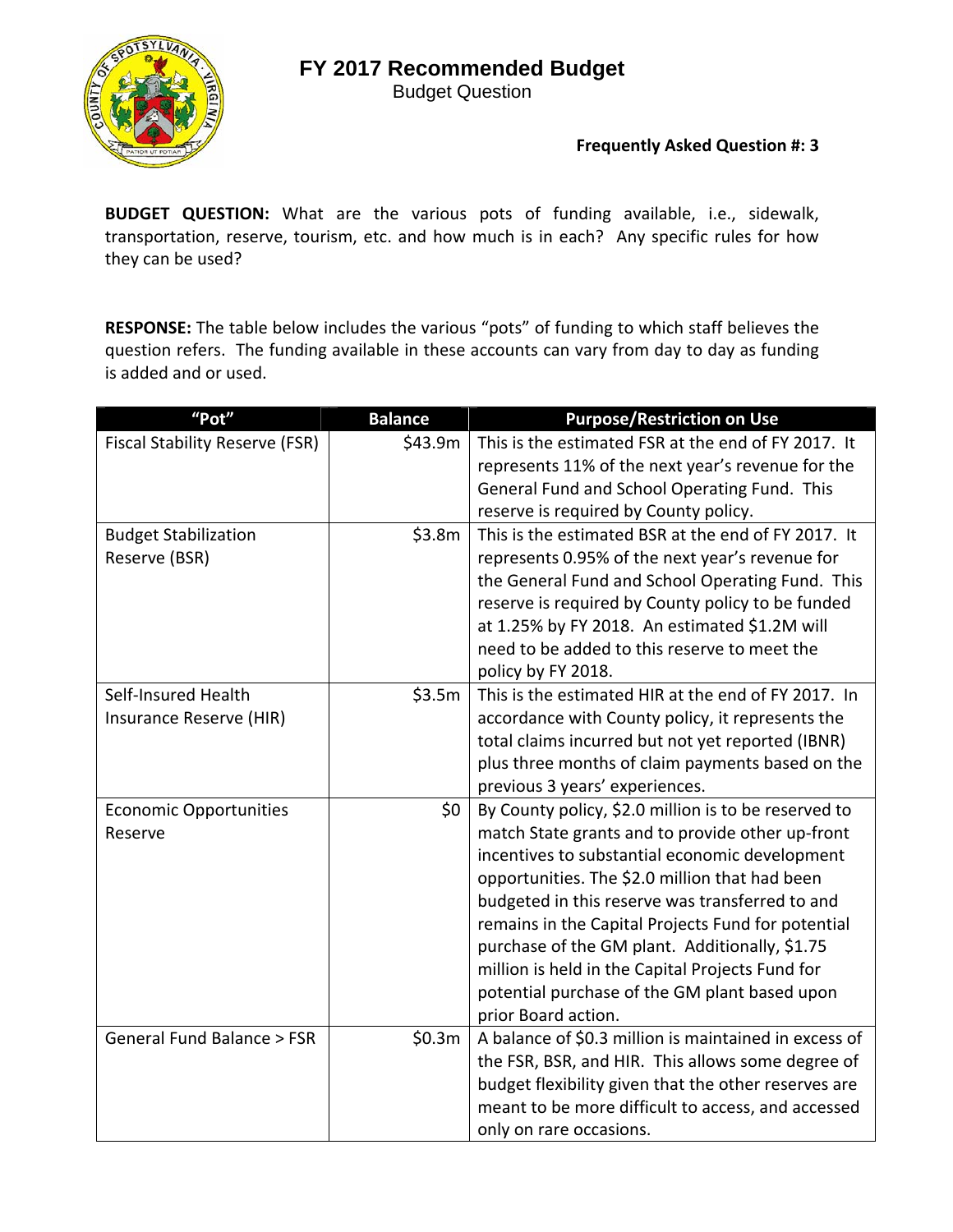| "Pot"                      | <b>Balance</b> | <b>Purpose/Restriction on Use</b>                 |
|----------------------------|----------------|---------------------------------------------------|
| Line of Duty Act Reserve   | \$0.5m         | This reserve is in place to pay the deductible    |
|                            |                | should the County have a significant State-       |
|                            |                | mandated payment of benefits to public safety     |
|                            |                | employees or their families in the event of an    |
|                            |                | emergency in which public safety employees are    |
|                            |                | hurt or killed. The County has contracted with    |
|                            |                | VACoRP to administer the Line of Duty Act Benefit |
|                            |                | plan and is charged a minimal premium to cover    |
|                            |                | the risk of any claims above a \$500k deductible. |
| <b>Reserve for Future</b>  | \$630k         | This is the payment received from VDOT when the   |
| <b>Community Center</b>    |                | Harrison Road community center was condemned      |
|                            |                | for the Rt. 1/Harrison Road intersection          |
|                            |                | improvements project. The Board voted to          |
|                            |                | reserve these funds for a future community        |
|                            |                | center.                                           |
| <b>Budget Contingency</b>  | \$491k/\$594k  | \$491k remains in FY 2016 and \$594k is budgeted  |
|                            |                | in FY 2017. This reserve is required by County    |
|                            |                | policy and represents 0.5% of the General Fund.   |
| <b>Transportation Fund</b> | \$5.8m         | This is the estimated Transportation Fund balance |
| <b>Balance</b>             |                | at the end of FY 2017. Please see the response to |
|                            |                | FAQ #2 for additional information and the near-   |
|                            |                | term outlook for the Transportation Fund.         |
| 10% Set Asides -           | \$452k         | Transportation purposes (undesignated at this     |
| Massaponax                 |                | time)                                             |
| 10% Set Asides - Harrison  | \$216k         | Transportation purposes (undesignated at this     |
| Crossing                   |                | time)                                             |
| 10% Set Asides - Lee Hill  | \$1,477        | Transportation purposes (undesignated at this     |
| East                       |                | time)                                             |
| 10% Set Asides - Lee Hill  | \$4,031        | Transportation purposes (undesignated at this     |
| West                       |                | time)                                             |
| Sidewalk Funds             | \$0            | The sidewalk funds were applied to the            |
|                            |                | Courthouse Sidewalk project. All sidewalk fund    |
|                            |                | accounts were zeroed out through Board action     |
|                            |                | taken on 11/15/2012 to fund the local match on    |
|                            |                | the Courthouse Sidewalk project.                  |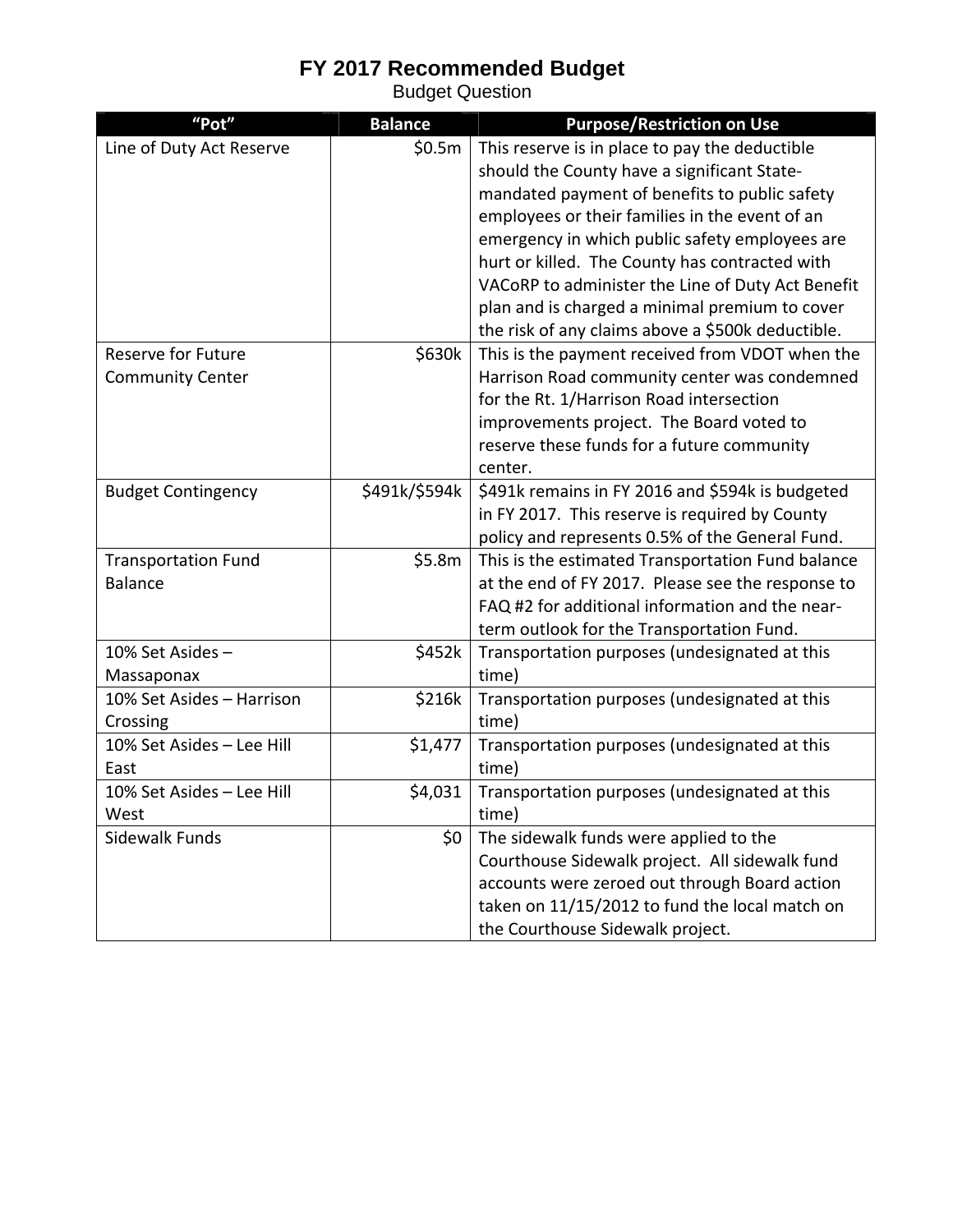| "Pot"                       | <b>Balance</b> | <b>Purpose/Restriction on Use</b>                         |
|-----------------------------|----------------|-----------------------------------------------------------|
| <b>Tourism Reserve</b>      | \$277m         | A 5% tax is levied on the amount paid for hotel           |
|                             |                | rooms, with 3% dedicated to tourism. State law            |
|                             |                | limits counties to 2%, but gives certain localities       |
|                             |                | including Spotsylvania, the ability to levy an            |
|                             |                | additional 3%. 60% (3% out of 5%) of the total            |
|                             |                | revenue received must be applied to tourism               |
|                             |                | purposes. This \$277K is the balance that has not         |
|                             |                | yet been applied to tourism. This funding can be          |
|                             |                | used to support both annual tourism projects and          |
|                             |                | capital projects related to tourism, such as the          |
|                             |                | renovation of the former Sheriff's Office should          |
|                             |                | the renovated building house the County museum,           |
|                             |                | museum collections and the Visitors Center.               |
| Donation Accounts - Fire    | \$13,429       |                                                           |
| Department                  |                |                                                           |
| Donation Accounts - Fire    | \$15           |                                                           |
| Safety House                |                |                                                           |
| Donation Accounts - Parks   | \$35,693       | Funds must be used for the item as listed in the          |
| & Recreation                |                | title.                                                    |
| Donation Accounts - One     | \$8,613        |                                                           |
| Room School House           |                |                                                           |
| Donation Accounts-          | \$14,509       |                                                           |
| Schools                     |                |                                                           |
| Donation Accounts - Sheriff | \$78,172       | Sheriff donations support various programs                |
|                             |                | including Project Lifesaver; Cadets; Dare; Drug           |
|                             |                | Take Back; Crime Prevention and Neighborhood              |
|                             |                | Watch; Operation Blue Christmas; Crime                    |
|                             |                | Prevention Day; Retail Loss Prevention; K9; Stuff         |
|                             |                | the Cruiser; Special Olympics; National Night Out;        |
|                             |                | and Special Operations (unscheduled community<br>events). |
|                             |                |                                                           |
|                             |                | The Sheriff has a committee of Sheriff's Office staff     |
|                             |                | members who are responsible for reviewing and             |
|                             |                | approving all expenditures from this account.             |
| Donation Accounts - Animal  | \$19,264       | The Sheriff has created a committee of Sheriff            |
| Shelter                     |                | Staff members who are responsible for reviewing           |
|                             |                | and approving all expenditures from this account.         |
| Donation Accounts - Joey    | \$14           | Established in 1984 by family and supporters of           |
| Knicely Fund                |                | six-year old Joey Kniceley to provide for the special     |
|                             |                | needs of foster children, such as clothing, special       |
|                             |                | dietary requirements, educational needs, and gifts.       |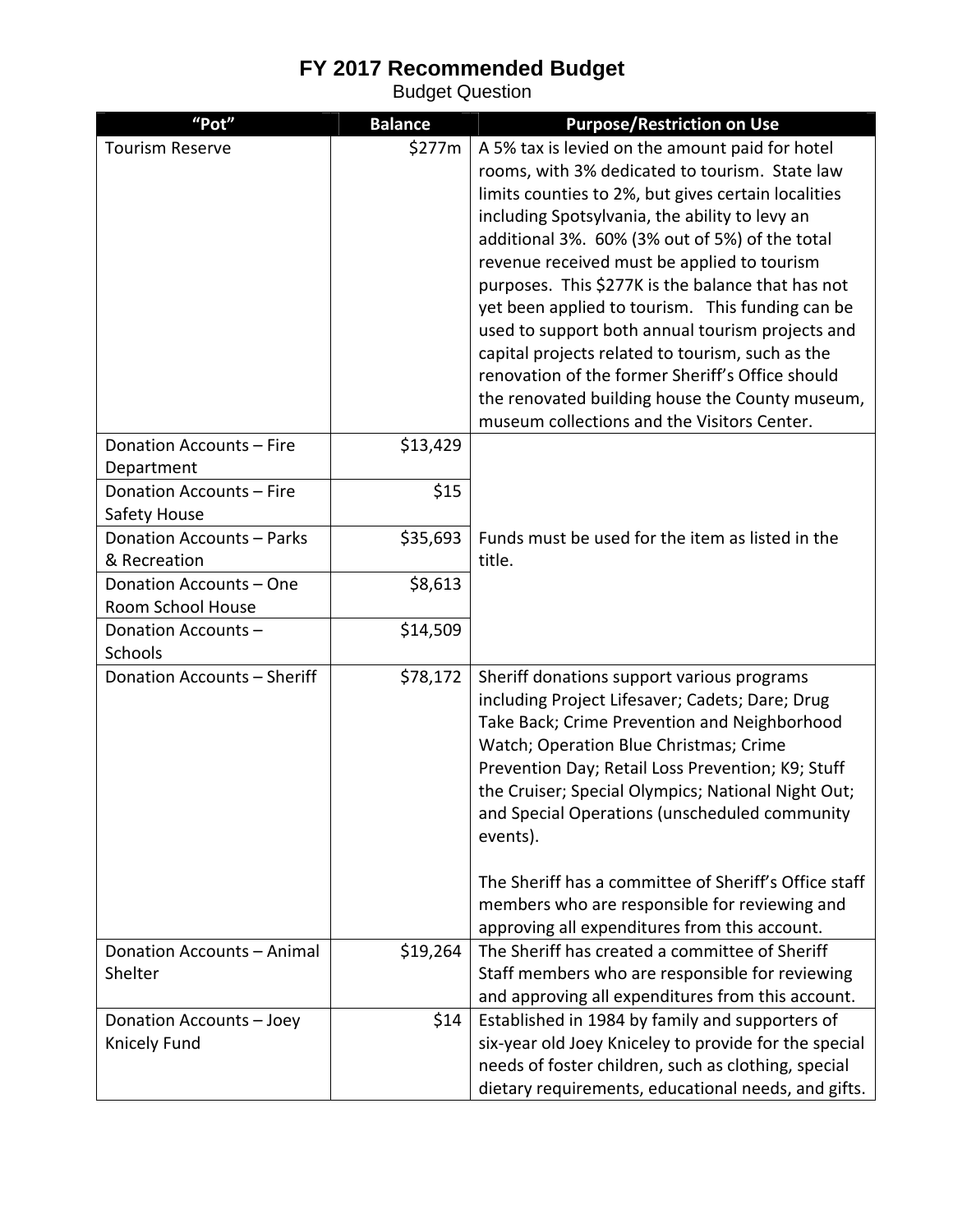| "Pot"                            | <b>Balance</b> | <b>Purpose/Restriction on Use</b>                      |
|----------------------------------|----------------|--------------------------------------------------------|
| <b>Donation Accounts - RAFFT</b> | \$35,686       | This account was established to receive the            |
| Fund                             |                | balance of funds originally associated with the        |
|                                  |                | Rappahannock Area Foster Families Team. When           |
|                                  |                | the team was dissolved the balance of funds was        |
|                                  |                | put into a donation account and is accessed to         |
|                                  |                | provide for goods and services for children in         |
|                                  |                | foster care when those items have no other source      |
|                                  |                | of funding. Examples would include                     |
|                                  |                | medical/dental services for children not covered       |
|                                  |                | by Medicaid, graduation expenses, extra-curricular     |
|                                  |                | activities, etc. Funds may also be used to             |
|                                  |                | recruit/train/support foster families. Annual          |
|                                  |                | expenditures are between \$3,500 and \$4,500 per       |
|                                  |                | year.                                                  |
| Donation Accounts - Special      | \$2,333        | This fund addresses assistance and emergency           |
| Needs Fund                       |                | needs that cannot be funded by Federal, State or       |
|                                  |                | Local appropriations. Holiday Hope program,            |
|                                  |                | emergency food for families and the elderly and        |
|                                  |                | other emergency needs utilize this funding.            |
| Donation Accounts - Fire         | \$5,137        | Funds must be used for the item as listed in the       |
| Dept. Car Seats                  |                | title.                                                 |
| Donation Accounts - Smoke        | \$870          | Funds must be used for the item as listed in the       |
| Detector Program                 |                | title.                                                 |
| Donation Accounts - Litter       | \$665          | Funds must be used for the item as listed in the       |
| Control Program                  |                | title.                                                 |
| Donation Accounts-               | \$3,480        | Account was set up when someone was injured by         |
| Reward - Rock Thrown from        |                | a rock thrown from an overpass over I-95. Funding      |
| <b>Bypass</b>                    |                | is maintained for that purpose should we get info      |
|                                  |                | leading to an arrest.                                  |
| Donation Accounts - Rescue       | \$390          | Funds must be used for the item as listed in the       |
| <b>Squad Donations</b>           |                | title.                                                 |
| Donation Accounts - Sal's        | \$3,074        | This memorial prevention fund was established in       |
| <b>Helping Hand Fund</b>         |                | 2004 to honor the life of Salvatore Joseph Kiwall.     |
|                                  |                | Donations to this fund pay for emergency needs of      |
|                                  |                | families/children at risk of abuse, neglect, or foster |
|                                  |                | care placement.                                        |
| Donation Accounts - SCFK         | \$923          | Fund was established to support the emotional,         |
| Comm. Caring Children            |                | physical, and mental well-being of Spotsylvania's      |
|                                  |                | youngest citizens, in particular those experiencing    |
|                                  |                | chronic instability or traumatic events.               |
| Donation Accounts - Agnes        | \$1,089        | Fund established in 2008 to benefit elderly            |
| McGee Elderly Care               |                | residents of the County who do not qualify for         |
|                                  |                | public assistance but do need help obtaining           |
|                                  |                | medical care or other basic living expenses            |
|                                  |                | including the payment of real property taxes.          |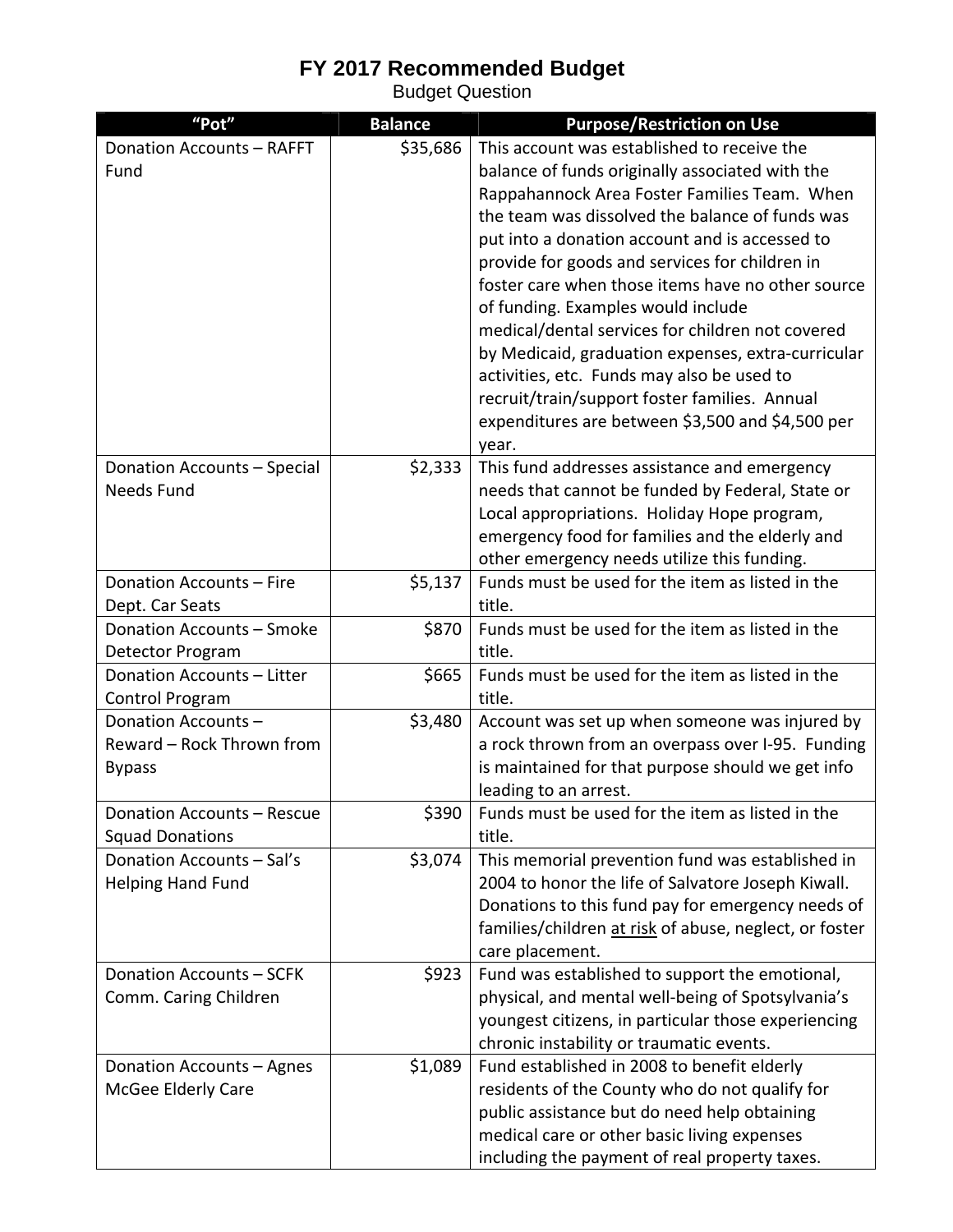| "Pot"                       | <b>Balance</b>   | <b>Purpose/Restriction on Use</b>                   |
|-----------------------------|------------------|-----------------------------------------------------|
| Donation Accounts-          | \$3,513          | Funds must be used for the item as listed in the    |
| Purchase of Development     |                  | title.                                              |
| Rights                      |                  |                                                     |
| Donation Accounts-          | \$62             | Funds must be used for the item as listed in the    |
| Spotsylvania Museum         |                  | title.                                              |
| Donation Accounts-          | \$500            | Funds must be used for battlefield promotion.       |
| Tourism                     |                  |                                                     |
| Donation Accounts - Dog     | \$404            | Development of a dog park                           |
| Park                        |                  |                                                     |
| Donation Accounts - Board   | \$100            | Board room mural                                    |
| <b>Room Mural</b>           |                  |                                                     |
| Forfeiture & Seizure Funds- | \$640,098        | Funding is available to the Sheriff for purchase of |
| Sheriff (State and Federal) |                  | specific items approved by the State and/or         |
|                             |                  | Federal Government. \$58,490 of this balance has    |
|                             |                  | not yet been appropriated. The balance is           |
|                             |                  | available with a portion of the funding planned for |
|                             |                  | use in FY 2016 and/or FY 2017.                      |
| Forfeiture & Seizure Funds- | \$107,573        | Funding is available to the Commonwealth            |
| Commonwealth's Attorney     |                  | Attorney for purchase of specific items approved    |
| (State and Federal)         |                  | by the State and/or Federal Government. \$19,082    |
|                             |                  | of this balance has not yet been appropriated. The  |
|                             |                  | balance is available with a portion of the funding  |
|                             |                  | planned for use in FY 2016.                         |
| <b>Proffer Accounts</b>     | \$1.7m net of    | Please see the attached report on proffers. Staff   |
|                             | amount           | offers some potential projects to which these       |
|                             | restricted for   | proffers could be applied. Note that, where         |
|                             | service district | applicable, restrictions are stated on the proffer  |
|                             | debt service     | report.                                             |
|                             | and planned for  |                                                     |
|                             | use in FY 2016   |                                                     |
|                             | budget. \$632k   |                                                     |
|                             | of this amount   |                                                     |
|                             | is for the PDR   |                                                     |
|                             | program.         |                                                     |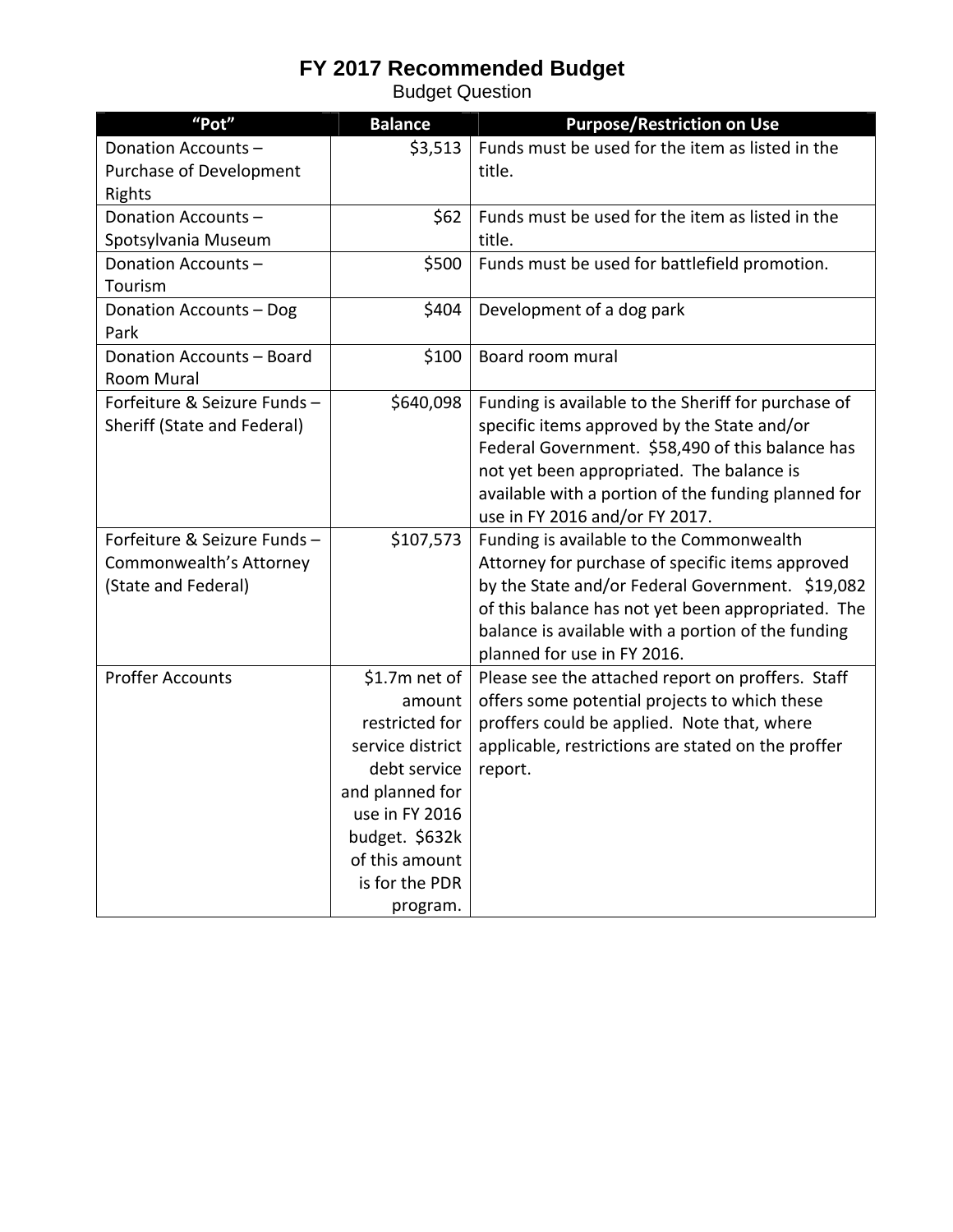| Category      | <b>Development</b>             | <b>Further</b><br><b>Restrictions?</b> | <b>Amount</b>           | <b>Used</b>        | <b>Balance</b> | If Used, For What<br>Purpose?                                                 |
|---------------|--------------------------------|----------------------------------------|-------------------------|--------------------|----------------|-------------------------------------------------------------------------------|
|               | Breckenridge                   | Salem area                             | \$11,611                | \$11,611           |                | \$0 EMS Equipment                                                             |
|               | Glen Haven                     | Courtland area                         | \$2.389                 | \$0                | \$2,389 2017   | \$2,389 planned for use<br>on Regional Fire<br><b>Training Center in FY</b>   |
|               | Kilburn Crossing               | None                                   | \$13,457                | \$13,457           |                | \$0 EMS Equipment                                                             |
|               | Legacy Woods                   | None                                   | \$5,199                 | \$5,199            |                | \$0 EMS Equipment                                                             |
|               | Regency Park                   | None                                   | \$6,050                 | \$6,050            |                | \$0 EMS Equipment                                                             |
| Fire & Rescue | <b>Twin Oaks</b>               | <b>Belmont Fire Station</b>            | \$4,200                 | \$4,200            |                | Cascade air tank refill<br>system installation-<br>\$0 Belmont fire station   |
|               | Sunrise Bay                    | Lake Anna area                         | \$2,248                 | \$0                | \$2,248        |                                                                               |
|               | Pleasure Island                | Lake Anna area                         | \$180                   | \$0                | \$180          |                                                                               |
|               | Lee's Parke                    | Falcon Dr. facility                    | \$1,000,000             | \$1,000,000        |                | \$0 Co 4 construction                                                         |
|               | Lee's Parke                    | Falcon Dr. facility                    | \$150,000               | \$150,000          |                | \$0 Co 4 squad truck                                                          |
|               | Regency at<br>Chancellorsville | None                                   | \$174,622               | \$0                |                | \$174,622 planned for<br>use towards Co. 11<br>\$174,622 equipment in FY 2016 |
|               | Spring Arbor<br><b>Total</b>   | None                                   | \$50,500<br>\$1,420,457 | \$0<br>\$1,190,518 | \$229,940      | \$50,000 planned for<br>use in FY 2017 for Co.<br>\$50,500 11 equipment       |
|               |                                |                                        |                         |                    |                |                                                                               |
|               | Breckenridge                   | Salem area                             | \$43,730                | \$43,730           |                | \$0 Salem Church Library                                                      |
|               | Glen Haven                     | Courtland area                         | \$9,055                 | \$9,055            |                | \$0 Library debt service                                                      |
|               | Kilburn Crossing               | None                                   | \$22,504                | \$22,504           |                | \$0 Salem Church Library                                                      |
|               | Legacy Woods                   | None                                   | \$8,695                 | \$8,695            |                | \$0 Salem Church Library                                                      |
|               | Regency Park                   | None                                   | \$402                   | \$402              |                | \$0 Salem Church Library                                                      |
| Library       | Sterling                       | Salem Church<br>Library                | \$87,500                | \$87,500           |                | \$714 for Salem Church<br>Library; \$86,786 for<br>\$0 library debt service   |
|               |                                |                                        |                         |                    |                | Maintenance at Snow                                                           |
|               | Sunrise Bay                    | Lake Anna area                         | \$8,535                 | \$4,500            |                | \$4,035 Library                                                               |
|               | Pleasure Island                | Lake Anna area                         | \$678                   | \$0                | \$678          |                                                                               |
|               | Spring Arbor                   | None                                   | \$159                   | \$159              |                | \$0 Library debt service                                                      |
|               | <b>Total</b>                   |                                        | \$181,257               | \$176,544          | \$4,713        |                                                                               |
|               |                                |                                        |                         |                    |                |                                                                               |
|               |                                |                                        |                         |                    |                | Patriot Park-\$44,263;                                                        |

|            |                          |                                            |           |           |               | Patriot Park-\$44,263;                                                                                                                                                                        |
|------------|--------------------------|--------------------------------------------|-----------|-----------|---------------|-----------------------------------------------------------------------------------------------------------------------------------------------------------------------------------------------|
|            | Breckenridge             | Trail                                      | \$89,263  | \$59,071  |               | \$30,192 Loriella Trail-\$14,808                                                                                                                                                              |
|            | <b>Brittany Commons</b>  | None                                       | \$103,008 | \$103,008 |               | \$0 Patriot Park                                                                                                                                                                              |
|            | Glen Haven               | Courtland area                             | \$23,759  | \$0       | \$23,759      |                                                                                                                                                                                               |
|            | Lee's Parke              | None                                       | \$15,000  | \$15,000  |               | \$0 Buoys                                                                                                                                                                                     |
| Recreation | Legacy Woods             | Trail Parking at<br><b>Water Tower</b>     | \$0       | \$0       |               | \$10K was received but<br>was returned in 6/2014<br>as the trail parking was<br>not completed in the<br>timeframe allowed by<br>\$0 the proffer<br>Historic Jail/One Room<br>School/ Marshall |
|            | Luck Stone               | None                                       | \$200,000 | \$200,000 |               | \$0 Center/ Patriot Park                                                                                                                                                                      |
|            | Mullco                   | Planning for<br>Catharpin Road<br>Facility | \$15,000  | \$0       |               | Planned for use on park<br>\$15,000 planning in FY 2016                                                                                                                                       |
|            | Pleasure Island          | Lake Anna area                             | \$1,694   | \$1,694   | \$0           |                                                                                                                                                                                               |
|            | <b>Regency Park</b>      | None                                       | \$1,054   | \$1,054   |               | \$0 Patriot Park                                                                                                                                                                              |
|            | Regency Glen             | None                                       | \$1,500   | \$1,500   |               | \$0 Patriot Park                                                                                                                                                                              |
|            | Salem Fields             | None                                       | \$6,750   | \$6,750   |               | \$0 Patriot Park                                                                                                                                                                              |
|            | Sunrise Bay              | Lake Anna area                             | \$10,000  | \$1,500   | \$8,500 Buoys |                                                                                                                                                                                               |
|            | Spring Arbor             | None                                       | \$279     | \$279     |               | \$0 Patriot Park debt srvc.                                                                                                                                                                   |
|            | <b>Beginning Balance</b> | None                                       | \$4,768   | \$4,768   |               | \$0 Patriot Park                                                                                                                                                                              |
|            | Total                    |                                            | \$472,075 | \$394,624 | \$77,451      |                                                                                                                                                                                               |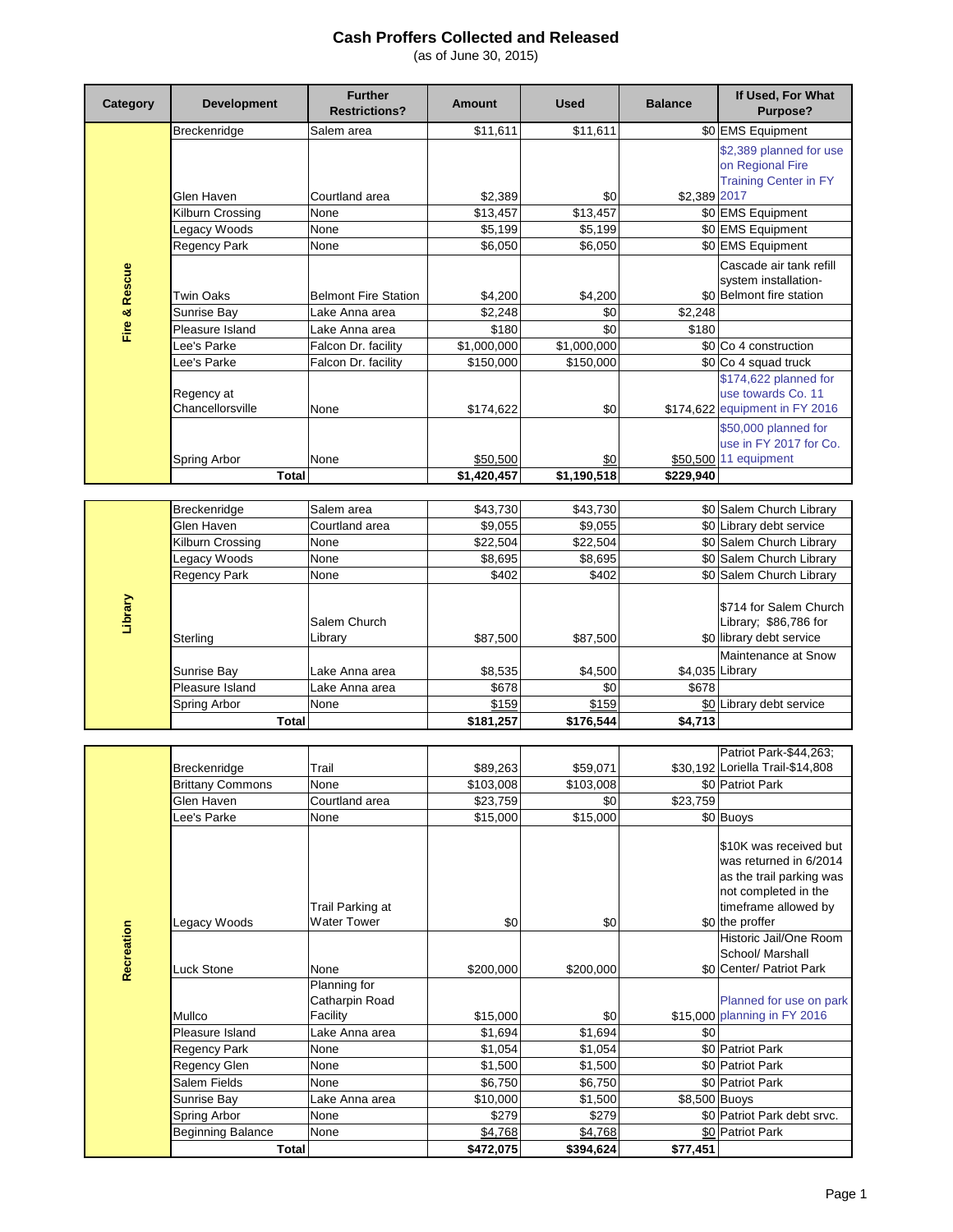| Category       | <b>Development</b>          | <b>Further</b><br><b>Restrictions?</b> | <b>Amount</b>              | <b>Used</b>                | <b>Balance</b> | If Used, For What<br>Purpose?                                                                                                                               |
|----------------|-----------------------------|----------------------------------------|----------------------------|----------------------------|----------------|-------------------------------------------------------------------------------------------------------------------------------------------------------------|
|                | Salem Fields                | None                                   | \$20,250                   | \$20,250                   |                | Courthouse Rd. Elem.<br>\$0 addition                                                                                                                        |
|                | Breckenridge                | None                                   | \$1,976,540                | \$1,976,540                |                | \$734,155 for<br>Courthouse Rd. Elem.<br>addition; \$575,091 for<br>Schools' debt service;<br>\$601,309 for JJ Wright;<br>\$65,985 for debt<br>\$0 service. |
|                | Glen Haven                  | Courtland area                         | \$453,603                  | \$326,135                  |                | \$58,819 for technology<br>upgrades at Chancellor<br>E.S., Riverbend H.S.,<br>and Salem E.S.;<br>\$267,316 for Riverbend<br>\$127,468 debt service          |
| <b>Schools</b> | Kilburn Crossing            | None                                   | \$58,819                   | \$58,819                   |                | Harrison Rd. Elem.<br>\$0 addition                                                                                                                          |
|                | Legacy Woods                | None                                   | \$22,726                   | \$22.726                   |                | \$21,924 for Harrison<br>Rd. Elem. Addition;<br>\$0 \$802 for JJ Wright                                                                                     |
|                | Sunrise Bay                 | Lake Anna area                         | \$384,907                  | \$351,916                  |                | \$65,984 for JJ Wright;<br>\$197,952 for Capital<br>Maintenance; \$87,979<br>\$32,991 for debt service                                                      |
|                |                             |                                        |                            |                            |                |                                                                                                                                                             |
|                | Pleasure Island             | Lake Anna area<br>Parkside Elem.       | \$30,644                   | \$30,644                   |                | \$0 Debt service                                                                                                                                            |
|                | Lee's Parke<br><b>Total</b> | Addition reimb.                        | \$1,400,000<br>\$4,347,489 | \$1,400,000<br>\$4,187,029 | \$160,460      | \$0 Massponax Ch. Road                                                                                                                                      |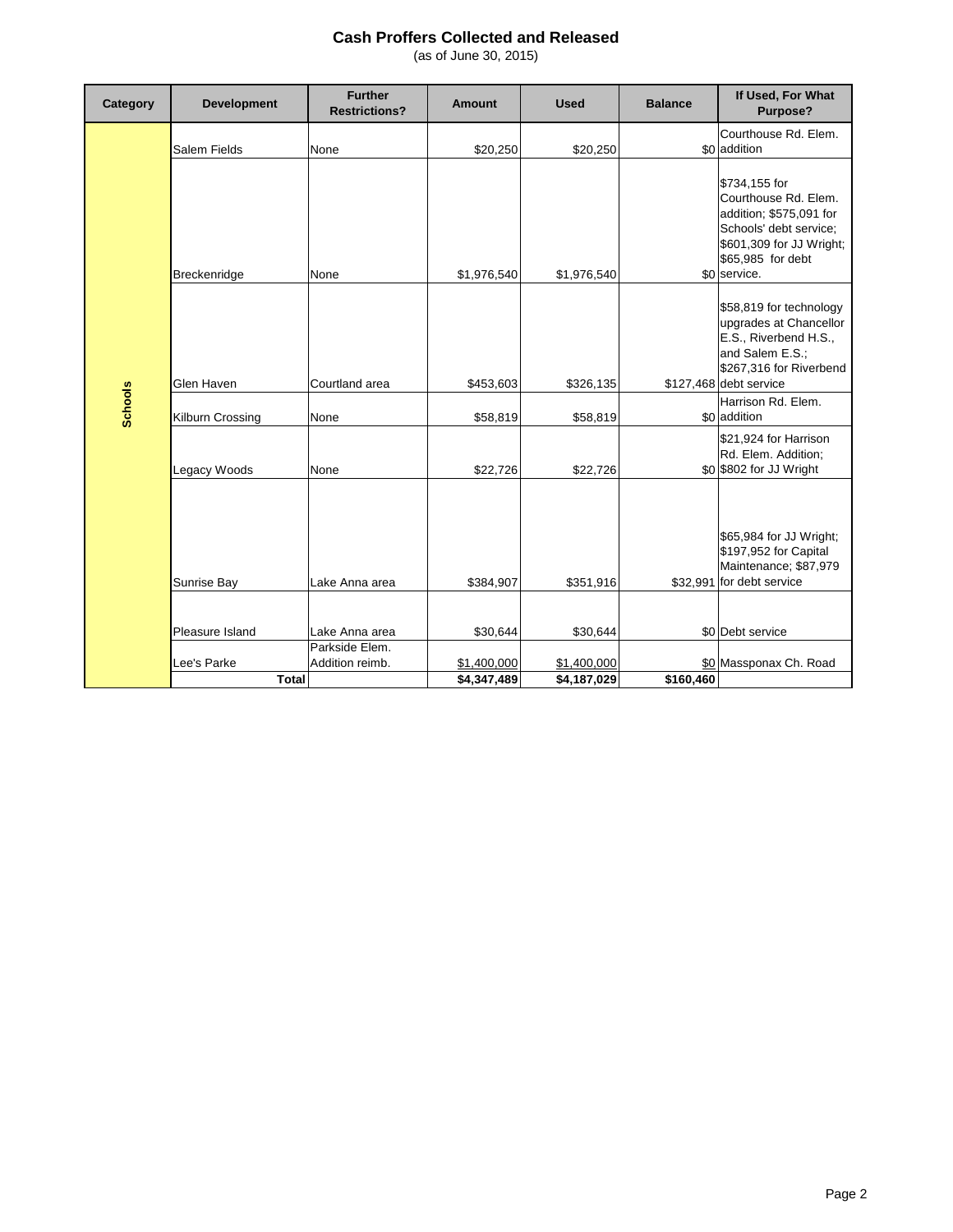| Category                          | <b>Development</b>           | <b>Further</b><br><b>Restrictions?</b>                        | Amount               | <b>Used</b>          | <b>Balance</b> | If Used, For What<br>Purpose?                                                              |
|-----------------------------------|------------------------------|---------------------------------------------------------------|----------------------|----------------------|----------------|--------------------------------------------------------------------------------------------|
|                                   |                              |                                                               |                      |                      |                | Chancellor/Gordon                                                                          |
|                                   | <b>Beginning Balance</b>     | None                                                          | \$30,000             | \$30,000             |                | \$0 intersection project<br>Chancellor/Gordon                                              |
|                                   | Breckenridge                 | Salem area                                                    | \$164,434            | \$164,434            |                | \$0 intersection project                                                                   |
|                                   | Cosner Corner East           | Debt service on<br>service district roads<br>in hospital area | \$982,250            | \$840,076            | \$142,175 area | Debt service on service<br>district roads in hospital                                      |
|                                   | Cosner Corner HD             | Study at Exit 126                                             | \$50,000             | \$50,000             |                | Reimb. Massaponax<br>Set Aside for corridor<br>\$0 study at 126<br>Debt service on service |
|                                   | Cosner Corner HCA            | 195 Bridge Bonds                                              | \$52,500             | \$52,500             |                | \$0 district bridge                                                                        |
|                                   | Glen Haven                   | Courtland area                                                | \$58,781             | \$49,727             | \$9,054 2016   | Could be used for<br>Harrison Widening - Old<br>Plank to Gordon in FY                      |
| Transportation                    | Kilburn Crossing             | Gutter, Sidewalk,<br>Etc. on Gordon<br>widening               | \$12,400             | \$0                  | \$12,400       |                                                                                            |
|                                   | Luck Stone                   | None                                                          | \$100,000            | \$100,000            |                | \$0 Mass Ch Rd/Rt 17 int                                                                   |
|                                   | Miller Oil                   | Left turn lane-Mudd<br>Tavern & Dan Bell<br>Ln.               | \$95,000             | \$0                  | \$95.000       |                                                                                            |
|                                   |                              |                                                               |                      |                      |                | Could be used for<br><b>Grand Brooks Road</b>                                              |
|                                   | Pleasure Island              | Lake Anna Area                                                | \$5,030              | \$0                  |                | \$5,030 Resurfacing in FY 2016                                                             |
|                                   | Regency Park                 | None                                                          | \$1,292              | \$1,292              |                | Chancellor/Gordon<br>\$0 intersection project                                              |
|                                   | Sigma (Cash Bond)            | Route 3 Widening                                              | \$33,500             | \$33,500             |                | \$0 Rt. 3 widening                                                                         |
|                                   |                              |                                                               |                      |                      |                | Could be used for<br><b>Grand Brooks Road</b>                                              |
|                                   | Sunrise Bay                  | Lake Anna area                                                | \$63,188             | \$0                  |                | \$63,188 Resurfacing in FY 2016                                                            |
|                                   | Lee's Parke                  | Mass Transit                                                  | \$54,000             | \$54,000             |                | \$0 VRE project                                                                            |
|                                   | Heritage Woods               | Study at Exit 126                                             | \$60,000             | \$60,000             |                | \$0 Exit 126 IMR                                                                           |
|                                   | <b>Total</b>                 |                                                               | \$1,762,375          | \$1,435,529          | \$326.847      |                                                                                            |
|                                   |                              |                                                               |                      |                      |                | \$24,442 planned for                                                                       |
|                                   | Glen Haven                   | Courtland area                                                | \$24,442             | \$0                  |                | use in FY 2017 for Fire<br>\$24,442 Training Center<br>\$24,824 planned for                |
| Gov't Facilities                  |                              |                                                               |                      |                      |                | use in FY 2016 for<br><b>Judicial Center</b>                                               |
|                                   | Spring Arbor<br>Regency Park | None<br>None                                                  | \$24,924<br>\$1,084  | \$0<br>\$1,084       |                | \$24,924 renovation<br>\$0 Project design funding                                          |
|                                   | <b>Turnberry East</b>        | None                                                          | \$125,700            | \$125,700            |                | \$0 Project design funding                                                                 |
|                                   | <b>Total</b>                 |                                                               | \$176,149            | \$126,784            | \$49,365       |                                                                                            |
|                                   | Glen Haven                   | Courtland area                                                | \$8,663              | \$8,663              | \$0            |                                                                                            |
|                                   |                              |                                                               |                      |                      |                | Used for public safety                                                                     |
| Law Enforce-<br>ment              | Regency Park                 | None                                                          | \$252                | \$252                |                | \$0 radio system<br>Used for public safety                                                 |
|                                   | Spring Arbor                 | None                                                          | \$500                | \$500                |                | \$0 radio system                                                                           |
|                                   | <b>Total</b>                 |                                                               | \$8,915              | \$8,915              | \$0            |                                                                                            |
|                                   |                              |                                                               |                      |                      |                |                                                                                            |
| <b>Magnolia</b><br><b>Harbour</b> |                              |                                                               |                      |                      |                | \$34,033 for Belmont<br>meeting/training room<br>and buoys; \$8,675 for                    |
|                                   | <b>Total</b>                 | Lake Anna project                                             | \$47,715<br>\$47,715 | \$42,708<br>\$42,708 | \$5,007        | \$5,007 Belmont Park                                                                       |
|                                   |                              |                                                               |                      |                      |                |                                                                                            |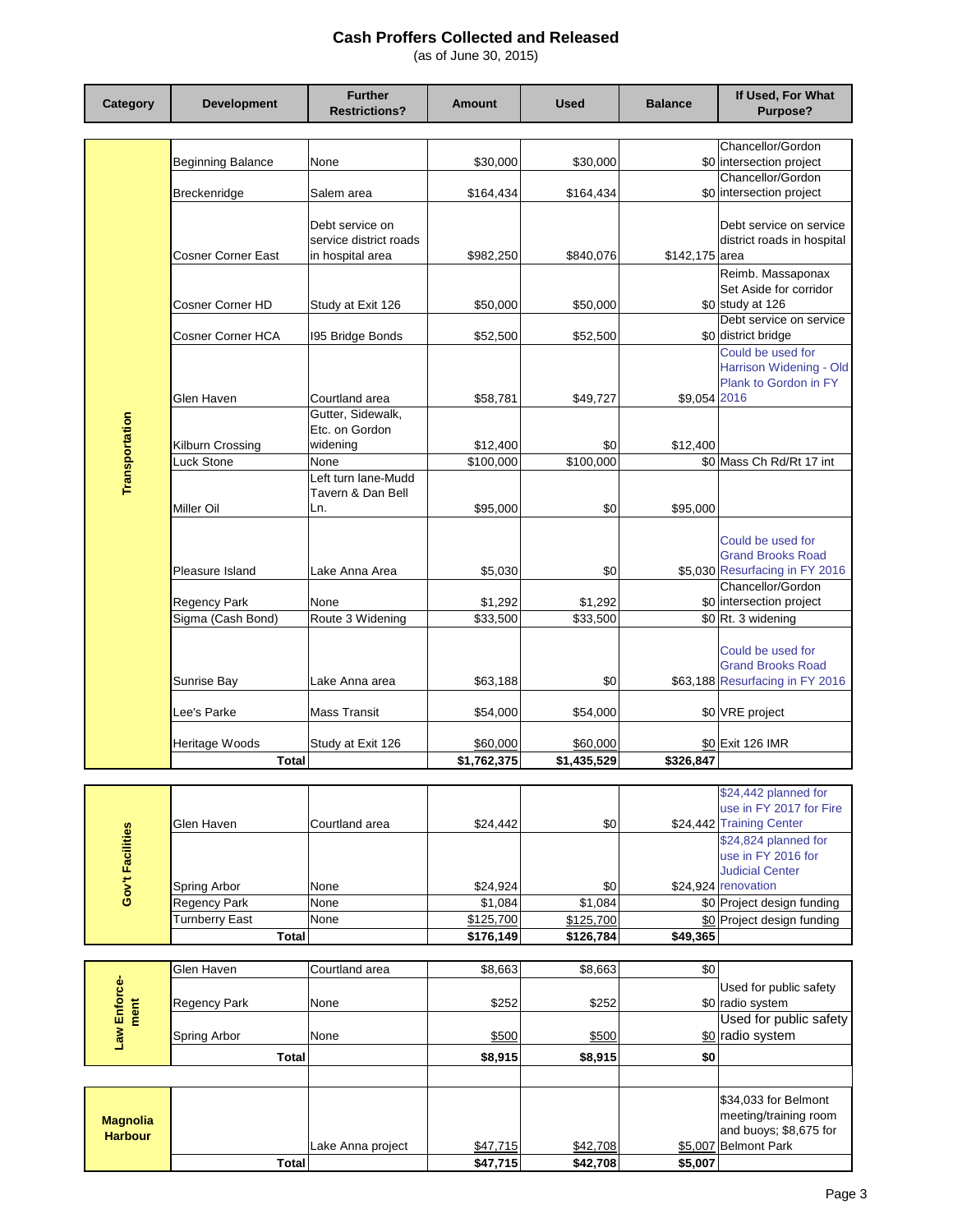| Category                            | <b>Development</b>                                            | <b>Further</b><br><b>Restrictions?</b>                                                                                               | Amount                          | <b>Used</b>                     | <b>Balance</b>         | If Used, For What<br>Purpose?                                                                                                                                                                                                          |
|-------------------------------------|---------------------------------------------------------------|--------------------------------------------------------------------------------------------------------------------------------------|---------------------------------|---------------------------------|------------------------|----------------------------------------------------------------------------------------------------------------------------------------------------------------------------------------------------------------------------------------|
| <b>Mill Creek</b>                   | Total                                                         | \$68,640 - Salem<br>area; \$50,000 for<br>intersection<br>improvements of<br>Foster Rd. & Smith<br>Station or at Board<br>discretion | \$118,640<br>\$118,640          | \$118,640<br>\$118,640          | \$0<br>\$0             | \$28,472 for project<br>design funding, \$90,168<br>for Facility Asset<br>Mangement in FY 2013                                                                                                                                         |
|                                     |                                                               |                                                                                                                                      |                                 |                                 |                        |                                                                                                                                                                                                                                        |
| <b>Planning Studies</b>             | <b>Beginning Balance</b><br>Harrison Crossing<br><b>Total</b> | None<br>Commercial to<br><b>Historic transition</b><br>plan for Rt. 3 corridor                                                       | \$3,600<br>\$25,000<br>\$28,600 | \$2,000<br>\$10,000<br>\$12,000 | \$16,600               | \$1,600 Lake Anna soil sample<br>\$15,000 Land use study                                                                                                                                                                               |
|                                     |                                                               |                                                                                                                                      |                                 |                                 |                        |                                                                                                                                                                                                                                        |
| <b>Pamunkey</b><br><b>Point</b>     | <b>Total</b>                                                  | Lake Anna area                                                                                                                       | \$52,416<br>\$52,416            | \$0<br>\$0                      | \$52,416<br>\$52,416   |                                                                                                                                                                                                                                        |
|                                     |                                                               |                                                                                                                                      |                                 |                                 |                        |                                                                                                                                                                                                                                        |
| PDR Program                         | Glen Haven<br><b>Turnberry East</b>                           | Courtland area<br>None                                                                                                               | \$144,205<br>\$600,000          | \$0<br>\$111,573                | \$144,205<br>\$488,427 | \$57,900 - Survey of<br><b>Chancellor Post Office</b><br>site, Grant match for<br>PDR; VDACS grant<br>funding match -<br>\$54,770; \$43,750 for<br>Craig Property Grant<br>Match; \$44,847<br>returned to proffer fund -<br>unreleased |
|                                     | <b>Total</b>                                                  |                                                                                                                                      | \$744,205                       | \$111,573                       | \$632,632              |                                                                                                                                                                                                                                        |
| <b>Fawn Lake</b>                    | Fawn Lake<br><b>Total</b>                                     | Water tower                                                                                                                          | \$632,288<br>\$632,288          | <u>\$632,288</u><br>\$632,288   | \$0                    | Wilderness water tower<br>\$0 project                                                                                                                                                                                                  |
|                                     |                                                               |                                                                                                                                      |                                 |                                 |                        |                                                                                                                                                                                                                                        |
| <b>Lafayette</b><br><b>Crossing</b> | Lafayette Crossing<br><b>Total</b>                            | None                                                                                                                                 | \$268,746<br>\$268,746          | \$215,812<br>\$215,812          | \$52,934               | \$215,812 used for radio<br>system upgrade project.<br>\$109,381 planned for<br>use towards Judicial<br>\$52,934 Center in FY 2016.                                                                                                    |
|                                     |                                                               |                                                                                                                                      |                                 |                                 |                        |                                                                                                                                                                                                                                        |
| <b>Solid Waste</b>                  | Glen Haven<br>Spring Arbor<br><b>Total</b>                    | Courtland area<br>None                                                                                                               | \$2,258<br>\$50<br>\$2,258      | \$2,258<br>\$50<br>\$2,258      | \$0                    | Chancellor convenience<br>\$0 site access project<br>Chancellor convenience<br>\$0 site access project                                                                                                                                 |
|                                     |                                                               |                                                                                                                                      |                                 |                                 |                        |                                                                                                                                                                                                                                        |
| <b>Lakeside</b>                     | Lakeside                                                      | None                                                                                                                                 | \$247,832                       | \$0                             | \$247,832 as well.     | \$196,660 planned for<br>use towards Judicial<br>Center renovation in FY<br>2016. Balance could be<br>used for this purpose,                                                                                                           |
|                                     | <b>Total</b>                                                  |                                                                                                                                      | \$247,832                       | \$0                             | \$247,832              |                                                                                                                                                                                                                                        |